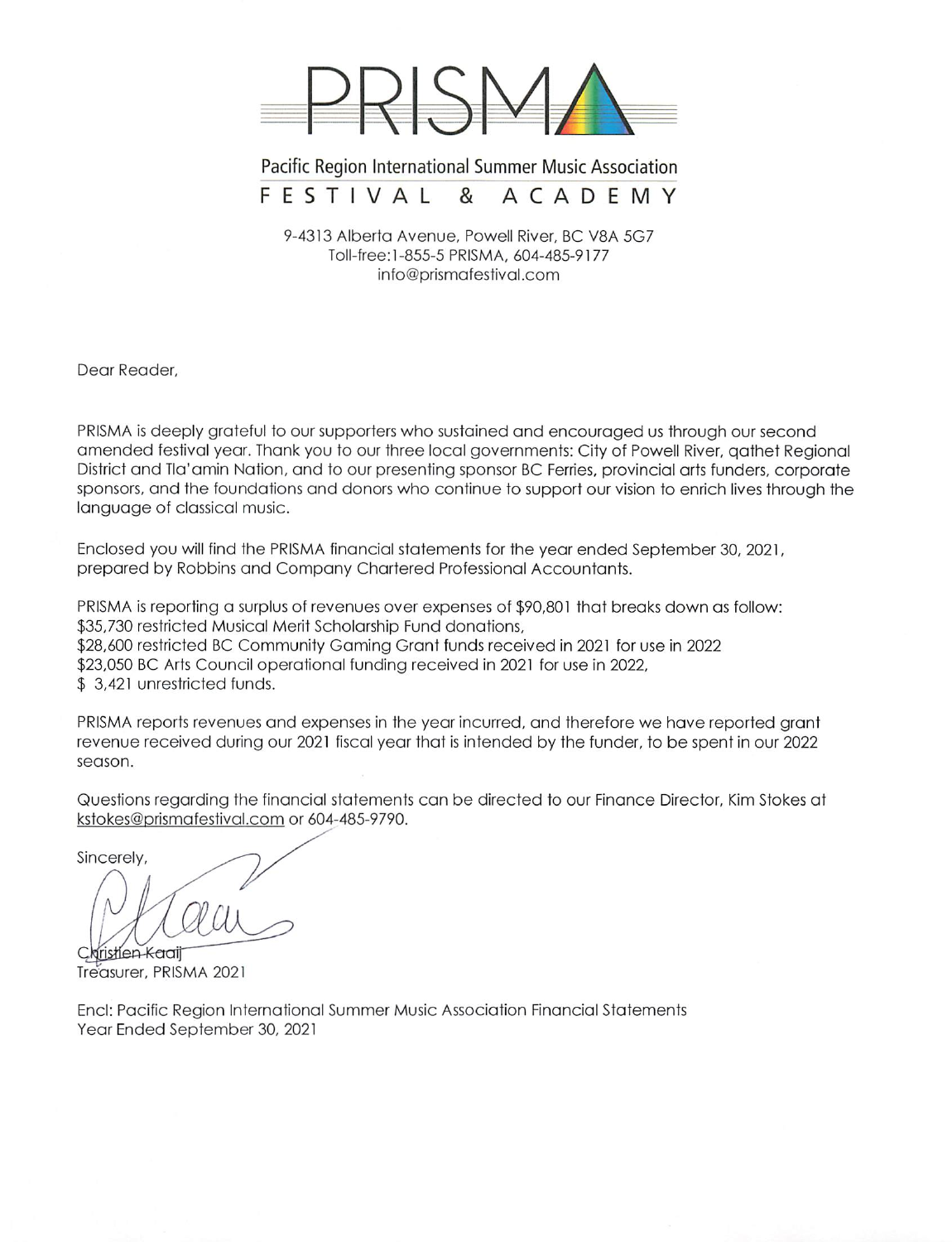# **PACIFIC REGION INTERNATIONAL SUMMER MUSIC ASSOCIATION Financial Statements**

**Year Ended September 30, 2021**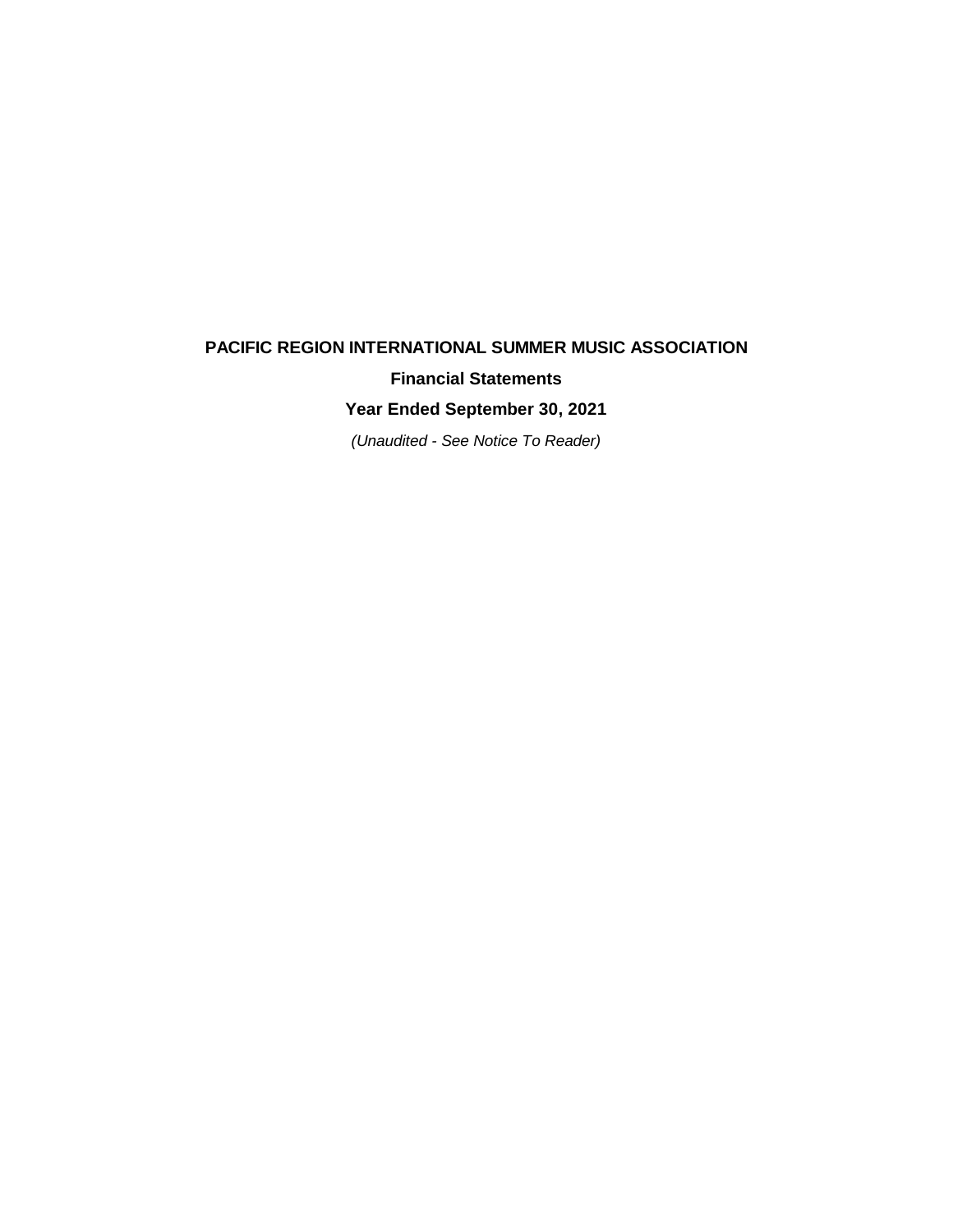**Index to Financial Statements**

**Year Ended September 30, 2021**

|                                            | Page |
|--------------------------------------------|------|
| <b>NOTICE TO READER</b>                    | 1    |
| <b>FINANCIAL STATEMENTS</b>                |      |
| <b>Statement of Financial Position</b>     | 2    |
| <b>Statement of Operations</b>             | 3    |
| Expenses (Schedule 1)                      | 4    |
| In-Kind Revenues and Expenses (Schedule 2) | 5    |
| Statement of Changes in Net Assets         | 6    |
| Notes to Financial Statements              | 7    |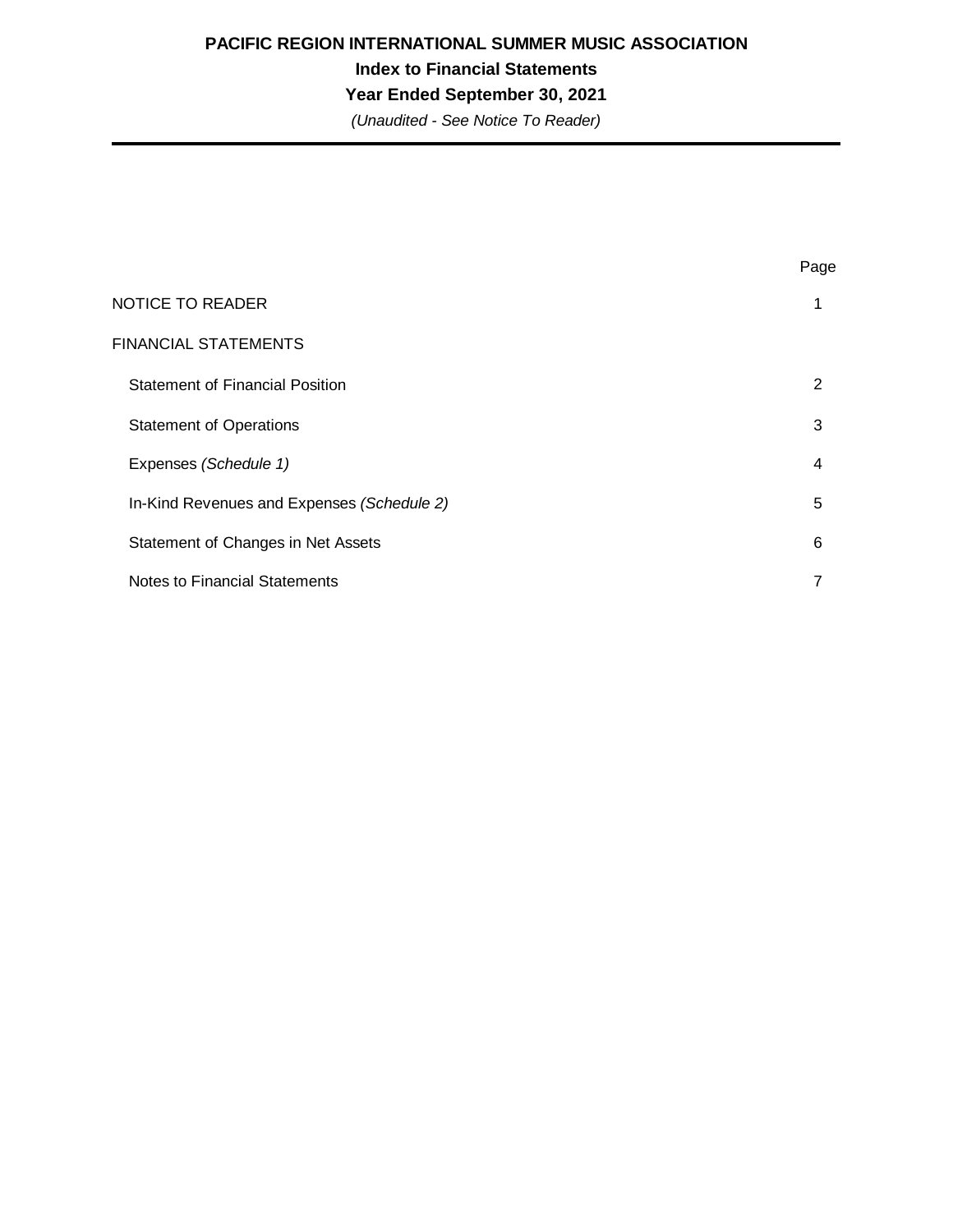

9-4313 Alberta Avenue **Powell River, BC V8A 5G7**  $t$  604-485-9790  $604 - 485 - 4787$ robbinsandco.ca

## **NOTICE TO READER**

On the basis of information provided by management, we have compiled the statement of financial position of Pacific Region International Summer Music Association as at September 30, 2021 and the statement of changes in net assets for the year then ended.

We have not performed an audit or a review engagement in respect of these financial statements and, accordingly, we express no assurance thereon.

Readers are cautioned that these statements may not be appropriate for their purposes.

Powell River, British Columbia<br>
January 17, 2022<br>
CHARTERED PROFESSIONAL ACCOUNTANTS CHARTERED PROFESSIONAL ACCOUNTANTS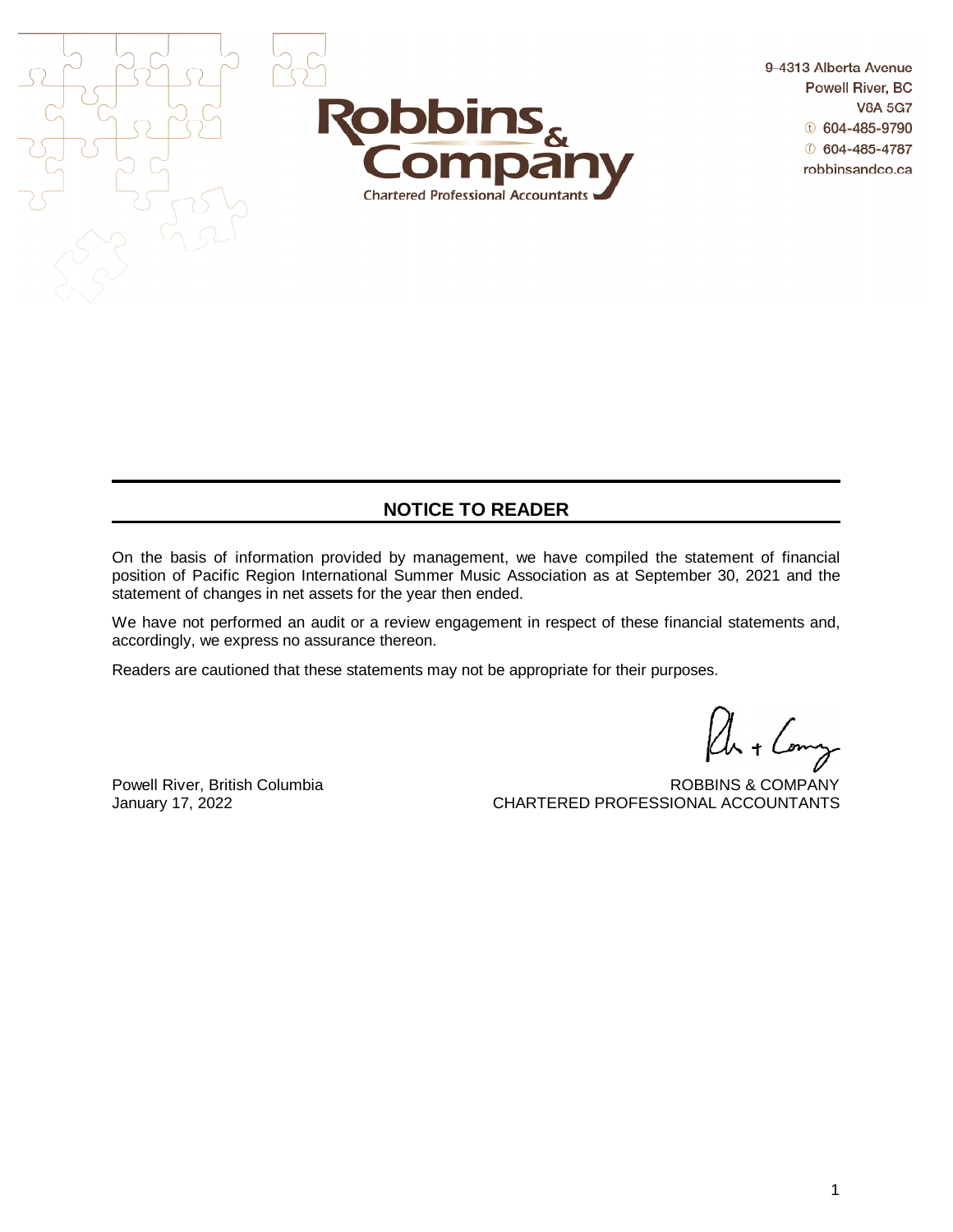**Statement of Financial Position** 

### **September 30, 2021**

|                                    | 2021          | 2020          |  |  |
|------------------------------------|---------------|---------------|--|--|
| <b>ASSETS</b>                      |               |               |  |  |
| <b>CURRENT</b>                     |               |               |  |  |
| Cash                               | \$<br>234,383 | \$<br>191,949 |  |  |
| <b>Restricted cash</b>             | 28,623        | 31,615        |  |  |
| <b>Accounts receivable</b>         | 5,908         | 7,473         |  |  |
| Inventory                          | 2,777         | 3,892         |  |  |
| Goods and services tax recoverable | 3,729         | 1,483         |  |  |
| Prepaid expenses                   |               | 912           |  |  |
|                                    | 275,420       | 237,324       |  |  |
| <b>EQUIPMENT (Note 3)</b>          | 141,147       | 102,302       |  |  |
|                                    | \$<br>416,567 | \$<br>339,626 |  |  |
| <b>LIABILITIES AND NET ASSETS</b>  |               |               |  |  |
| <b>CURRENT</b>                     |               |               |  |  |
| Accounts payable                   | \$<br>2,612   | \$<br>6,561   |  |  |
| Deposits received                  |               | 10,130        |  |  |
| <b>Payroll liabilities</b>         | 529           | 310           |  |  |
|                                    | 3,141         | 17,001        |  |  |
| <b>NET ASSETS</b>                  |               |               |  |  |
| <b>General fund</b>                | 261,717       | 226,728       |  |  |
| <b>Restricted fund</b>             | 123,086       | 64,306        |  |  |
| Bcc gaming fund                    | 28,623        | 31,591        |  |  |
|                                    | 413,426       | 322,625       |  |  |
|                                    | \$<br>416,567 | \$<br>339,626 |  |  |

**ON BEHALE OF THE BOARD**  $\subseteq$  Director Director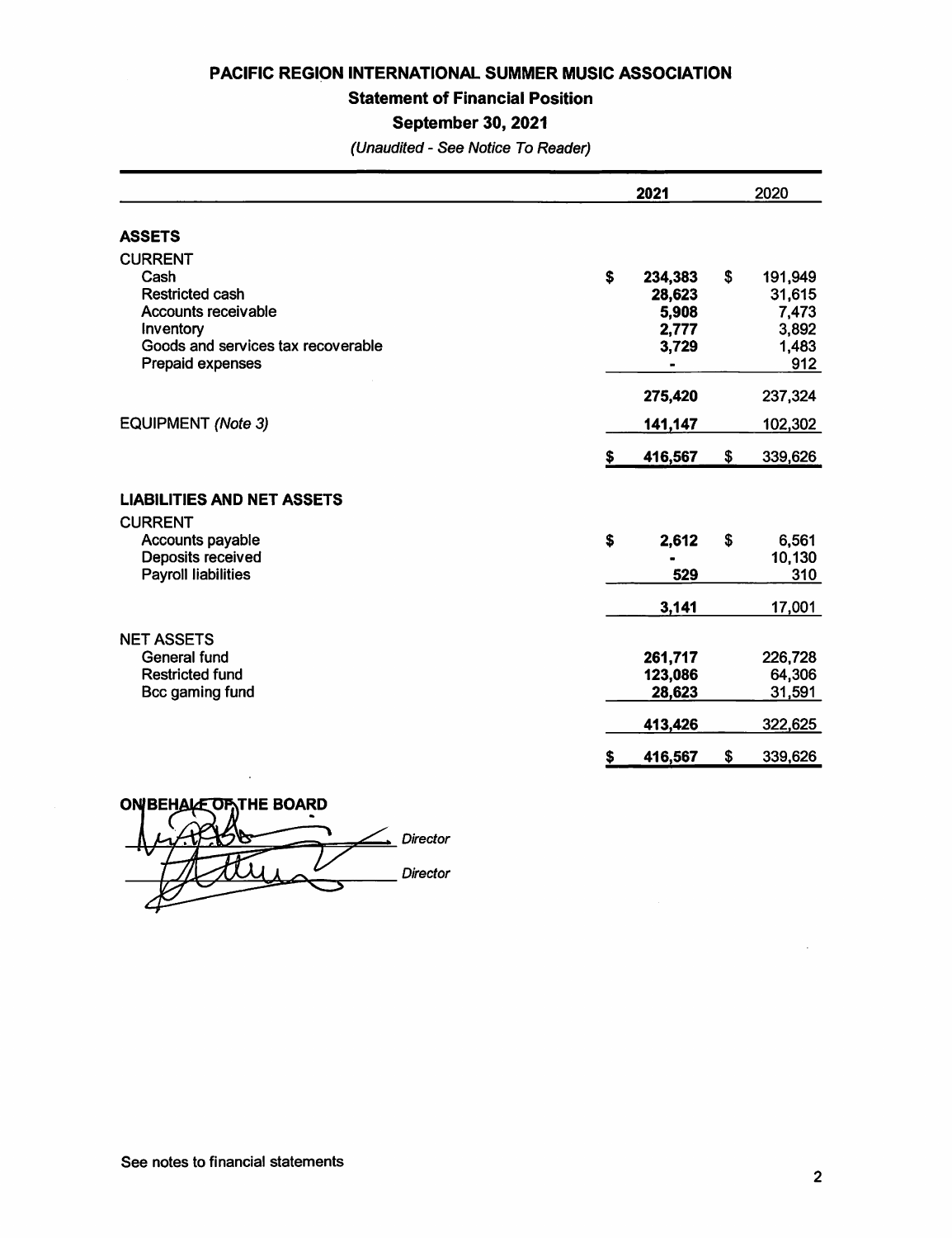## **PACIFIC REGION INTERNATIONAL SUMMER MUSIC ASSOCIATION (Operating as PRISMA)**

**Statement of Operations**

**Year Ended September 30, 2021**

|                                         | Restricted<br><b>BCC Gaming</b><br>Restricted<br>General<br>Fund<br>Fund<br>Fund |         |    |        | 2021 | 2020     |              |               |  |
|-----------------------------------------|----------------------------------------------------------------------------------|---------|----|--------|------|----------|--------------|---------------|--|
|                                         |                                                                                  |         |    |        |      |          |              |               |  |
| <b>REVENUE</b>                          |                                                                                  |         |    |        |      |          |              |               |  |
| Fees                                    | \$                                                                               | 2,900   | \$ |        | \$   |          | 2,900        | \$.<br>9,500  |  |
| Donations                               |                                                                                  | 60,193  |    | 35,730 |      |          | 95,923       | 154,648       |  |
| Tickets and programs                    |                                                                                  |         |    |        |      |          |              | 3,025         |  |
| Government grants                       |                                                                                  | 182,553 |    | 23,050 |      | 28,600   | 234,203      | 175,699       |  |
| Other grants                            |                                                                                  | 29,500  |    |        |      |          | 29,500       |               |  |
| Fundraising                             |                                                                                  |         |    |        |      |          |              | 500           |  |
| Temporary wage subsidy                  |                                                                                  | 262     |    |        |      |          | 262          | 6,728         |  |
| Concessions and merchandise             |                                                                                  | 21      |    |        |      |          | 21           | 313           |  |
| Interest                                |                                                                                  |         |    |        |      | 14       | 14           | 12            |  |
| In-Kind (Schedule 2)                    |                                                                                  | 24,734  |    |        |      |          | 24,734       | 15,752        |  |
|                                         |                                                                                  | 300,163 |    | 58,780 |      | 28,614   | 387,557      | 366,177       |  |
| <b>EXPENSES (Schedule 1)</b>            |                                                                                  | 264,966 |    |        |      | 31,790   | 296,756      | 205,193       |  |
|                                         |                                                                                  |         |    |        |      |          |              |               |  |
| <b>EXCESS OF REVENUES OVER EXPENSES</b> | \$                                                                               | 35,197  | S  | 58,780 | S.   | (3, 176) | \$<br>90,801 | \$<br>160,984 |  |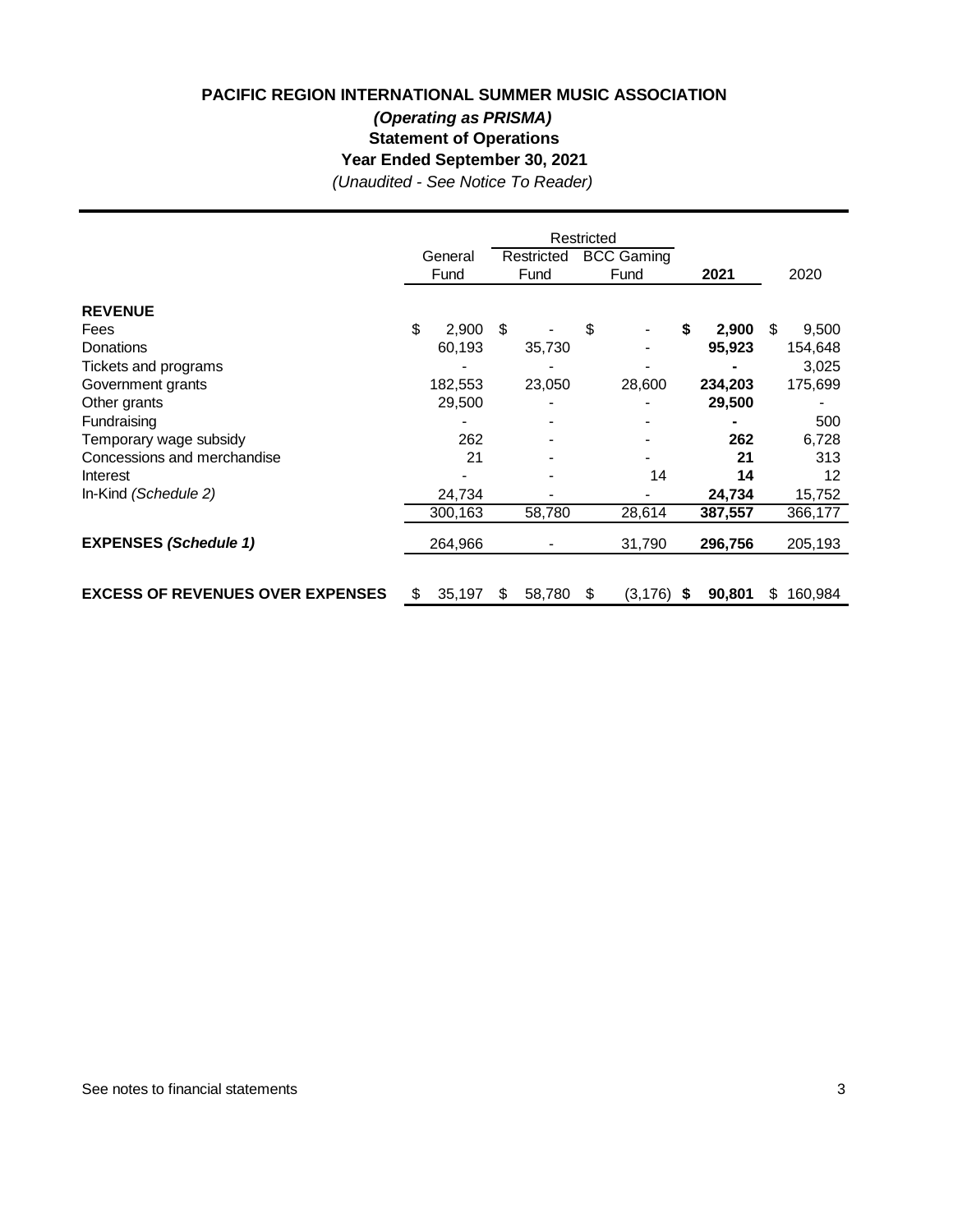## **(Operating as PRISMA)**

 **Expenses**

**(Schedule 1)**

**Year Ended September 30, 2021**

|                                       | Restricted |         |    |                          |                   |        |    |           |              |
|---------------------------------------|------------|---------|----|--------------------------|-------------------|--------|----|-----------|--------------|
|                                       |            | General |    | Restricted               | <b>BCC Gaming</b> |        |    |           |              |
|                                       | Fund       |         |    | Fund                     |                   | Fund   |    | 2021      | 2020         |
|                                       |            |         |    |                          |                   |        |    |           |              |
| <b>EXPENSES</b>                       |            |         |    |                          |                   |        |    |           |              |
| Advertising and promotion             | \$         | 26,228  | \$ |                          | \$                | 3,678  | \$ | 29,906    | \$<br>23,849 |
| Amortization                          |            | 12,070  |    |                          |                   |        |    | 12,070    | 7,258        |
| Bank charges                          |            | 400     |    |                          |                   |        |    | 400       | 220          |
| Business taxes, licenses, memberships |            | 679     |    |                          |                   |        |    | 679       | 678          |
| Donations                             |            |         |    |                          |                   |        |    |           | 460          |
| Festival catering                     |            | 491     |    |                          |                   |        |    | 491       | 561          |
| <b>Fundraising Expenses</b>           |            | 4,394   |    |                          |                   |        |    | 4,394     | 564          |
| <b>Guest artists</b>                  |            | 18,919  |    |                          |                   | 8,000  |    | 26,919    | 9,290        |
| Insurance                             |            | 2,467   |    |                          |                   | 400    |    | 2,867     | 2,645        |
| Merchandise fees                      |            | 3,032   |    |                          |                   |        |    | 3,032     | 6,292        |
| Office and supplies                   |            | 3,040   |    |                          |                   | 498    |    | 3,538     | 3,881        |
| Professional fees                     |            | 3,153   |    |                          |                   | 500    |    | 3,653     | 1,948        |
| Rent                                  |            | 2,047   |    |                          |                   | 250    |    | 2,297     |              |
| Repairs and maintenance               |            | 629     |    |                          |                   |        |    | 629       |              |
| Research and education                |            | 17      |    |                          |                   |        |    | 17        |              |
| Salaries and wages                    |            | 50,084  |    |                          |                   | 3,766  |    | 53,850    | 53,171       |
| Sub-contractors                       |            | 87,711  |    |                          |                   | 11,517 |    | 99,228    | 63,411       |
| Technical and ticketing               |            | 16,146  |    |                          |                   | 750    |    | 16,896    | 7,267        |
| Telephone                             |            | 1,619   |    |                          |                   | 160    |    | 1,779     | 2,132        |
| Travel                                |            | 6,493   |    |                          |                   | 2,271  |    | 8,764     | 5,692        |
| Volunteer related expenses            |            | 953     |    |                          |                   |        |    | 953       | 707          |
| Exchange gain (loss)                  |            | (340)   |    |                          |                   |        |    | (340)     | (585)        |
| In-Kind (Schedule 2)                  |            | 24,734  |    |                          |                   |        |    | 24,734    | 15,752       |
|                                       | \$         | 264,966 | \$ | $\overline{\phantom{0}}$ | $\overline{\$}$   | 31,790 |    | \$296,756 | \$205,193    |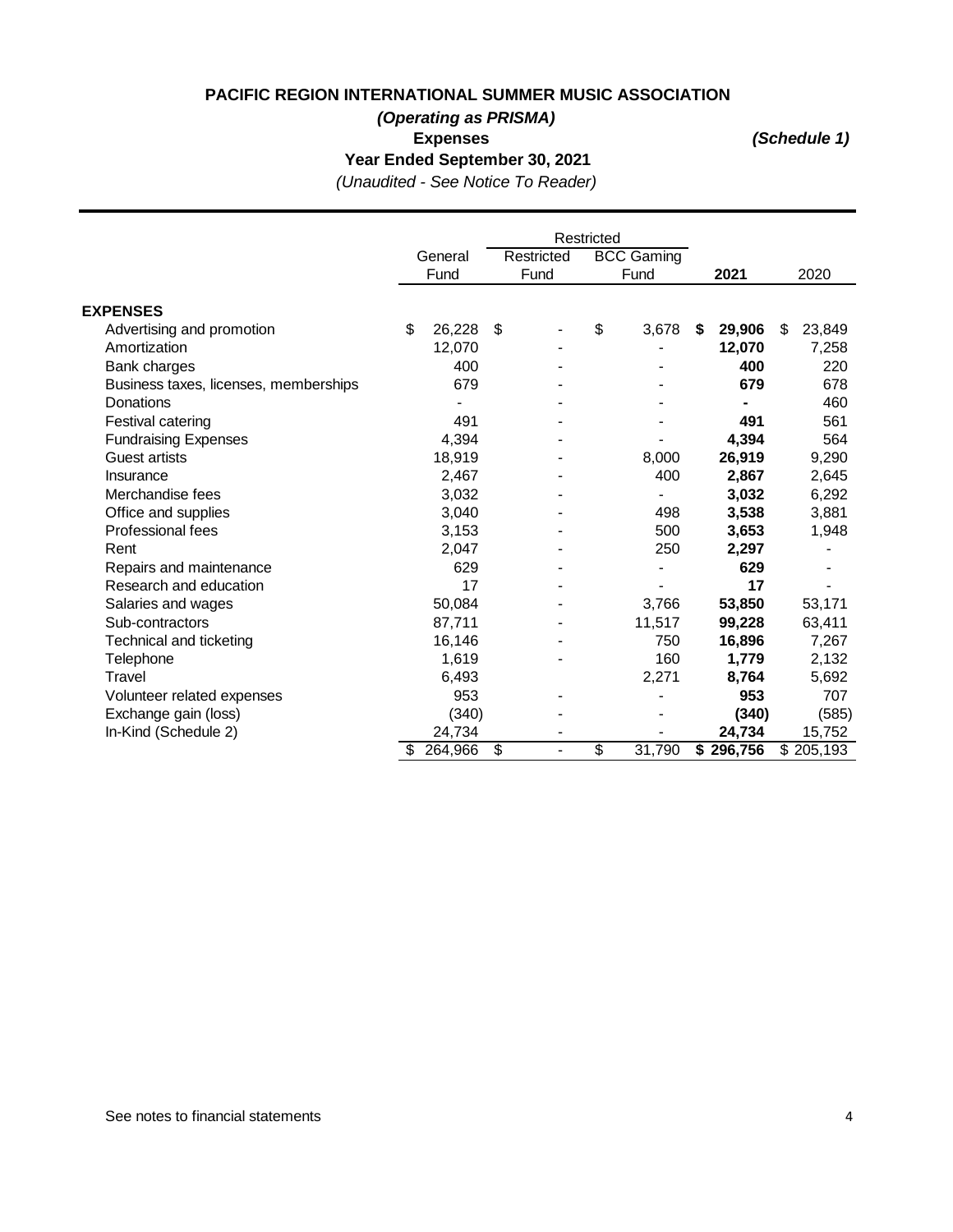### **In-Kind Revenues and Expenses (Schedule 2)**

**Year Ended September 30, 2021**

|                                                                                                           | 2021                                            |    |                                       |  |  |
|-----------------------------------------------------------------------------------------------------------|-------------------------------------------------|----|---------------------------------------|--|--|
| <b>REVENUE</b>                                                                                            | \$<br>24,734                                    | \$ | 15,752                                |  |  |
| <b>EXPENSES</b><br>Advertising<br>Catering<br>Fundraising<br>Office<br><b>Rental Facilities</b><br>Travel | 5,009<br>550<br>732<br>3,000<br>12,000<br>3,443 |    | 1,448<br>500<br>1,750<br>12,000<br>54 |  |  |
|                                                                                                           | 24,734                                          |    | 15,752                                |  |  |
| <b>INCOME FROM OPERATIONS</b>                                                                             | \$                                              | \$ |                                       |  |  |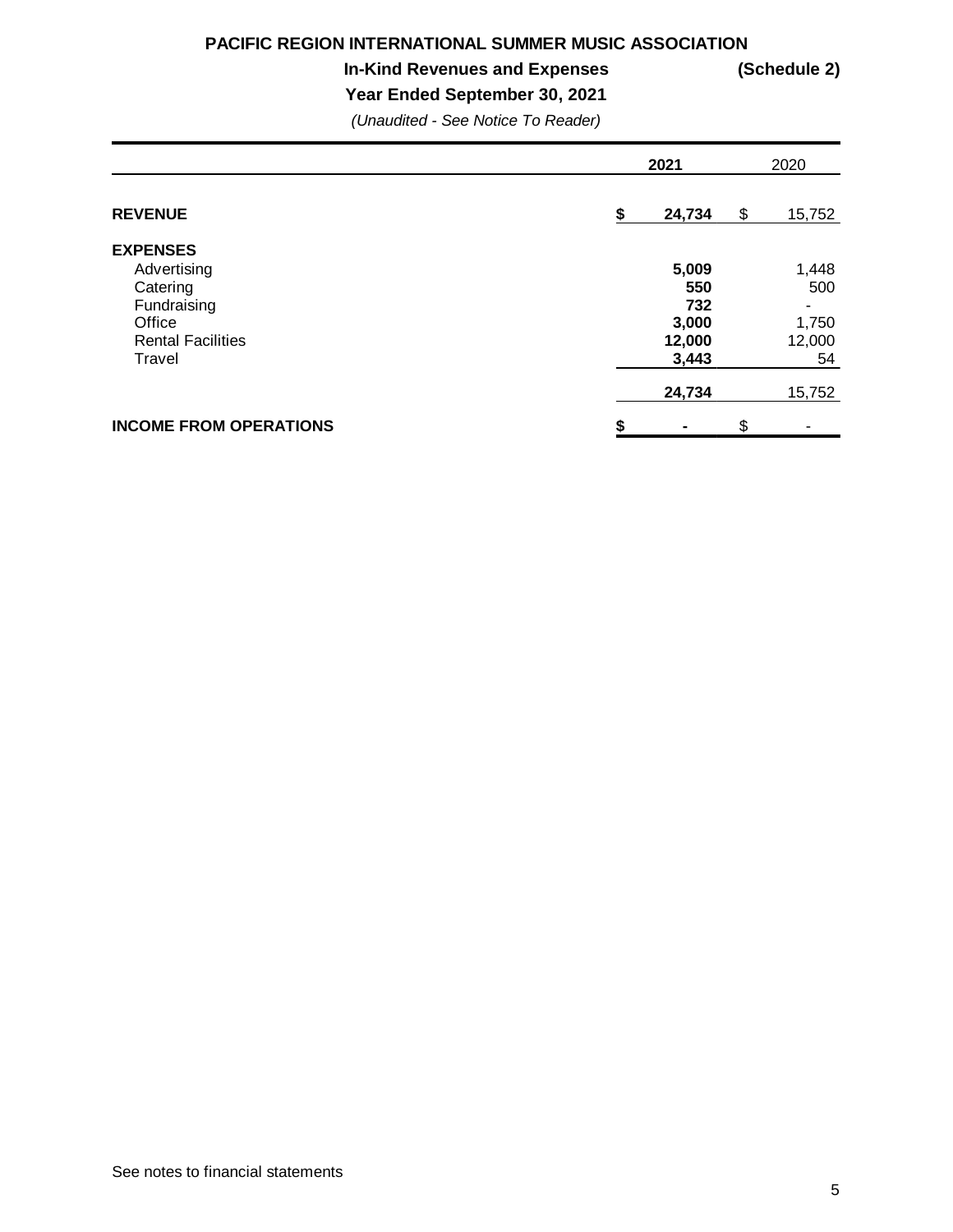### **PACIFIC REGION INTERNATIONAL SUMMER MUSIC ACADEMY ASSOCIATION (Operating as PRISMA) Statement of Change in Net Assets Year Ended September 30, 2021**

|                                                         |     | General<br>Fund |     | Restricted<br><b>BCC Gaming</b><br>Restricted<br>Fund<br>Fund |    |          | 2021 | 2020    |           |
|---------------------------------------------------------|-----|-----------------|-----|---------------------------------------------------------------|----|----------|------|---------|-----------|
| <b>NET ASSETS - BEGINNING OF YEAR</b>                   | \$. | 226,728         | S   | 64.306                                                        | \$ | 31,591   | S.   | 322.625 | \$161.643 |
| EXCESS (DEFICIENCY) OF REVENUES<br><b>OVER EXPENSES</b> |     | 93,977          |     | -                                                             |    | (3, 176) |      | 90.801  | 160,984   |
| <b>INTERFUND TRANSFERS</b>                              |     | (58, 988)       |     | 58,780                                                        |    | 208      |      |         |           |
| <b>NET ASSETS - END OF YEAR</b>                         | \$  | 261.717         | \$. | 123.086                                                       | \$ | 28.623   | S    | 413.426 | \$322,625 |